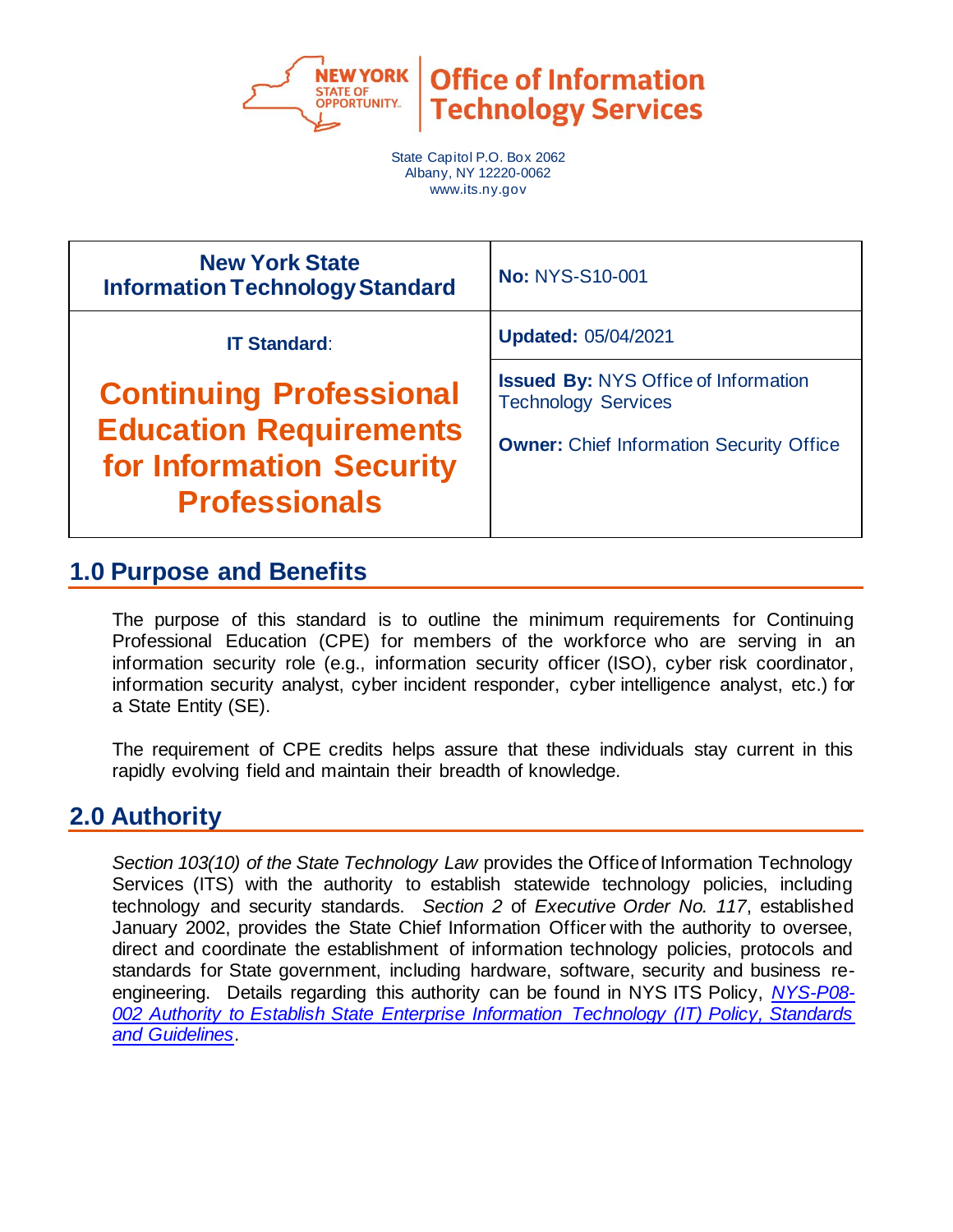#### **3.0 Scope**

This standard applies to all SEs, defined as "State Government" entities as defined in Executive Order 117, established January 2002, or "State Agencies" as defined in Section 101 of the State Technology Law. This includes employees and all third parties (such as local governments, consultants, vendors, and contractors) that use or access any IT resource for which the SE has administrative responsibility, including systems managed or hosted by third parties on behalf of the SE. While an SE may adopt a different standard, it must include the requirements set forth in this one.

This standard applies to members of the State workforce who have been designated as having information security responsibilities for an SE. This includes those within an information security business unit who fulfill the functional responsibilities of the ISO as outlined in the NYS-P03-002 [Information Security Policy,](http://www.its.ny.gov/tables/technologypolicyindex.htm/security) and it is not intended to include support staff.

#### **4.0 Information Statement**

Due to the dynamic nature of information technology and the need to maintain an adequate level of current knowledge and proficiency in information security, a minimum of thirtyseven and one half (37.5) hours of CPE credits must be completed annually. The CPEs must be directly related to information systems security. The SE will provide the opportunity for information security professionals to earn the required CPEs annually.

Criteria for qualifying the activities for CPE credits will be based on Information Systems Audit and Control Association (ISACA) and International Information Systems Security Certification Consortium (ISC2) guidelines. In cases where there is a discrepancy between these guidelines, the lesser requirements apply.

The annual time period to earn CPE credits will coincide with the calendar year (January 1 to December 31). An individual's cycle will begin the January following appointment to the information security role. Credits must be earned during the current year to qualify and may not be carried forward or backward from year to year.

Approved information systems security categories include but are not limited to:

- Access control
- Telecommunications and network security
- Information security governance and risk management practices
- Software development security
- Cryptography
- Security architecture and design
- Operations security
- Business continuity and disaster recovery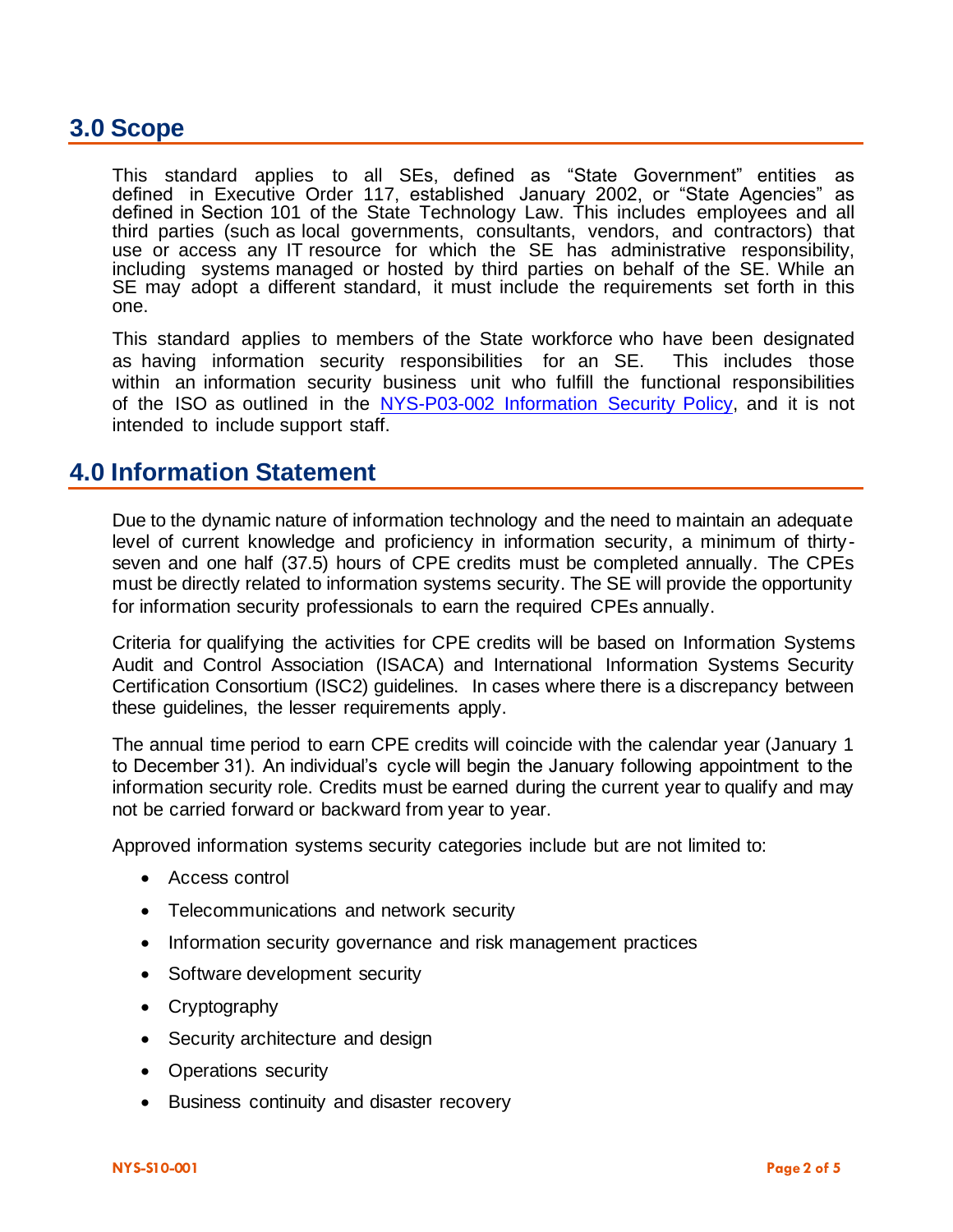- Law, regulations, compliance and investigation
- Physical (environmental) security

CPE credits are given for related experience outside of normal on-the-job duties. For instance, while time spent independently preparing an information security presentation for a community organization would qualify for CPE credits, an equivalent amount of time spent on the job preparing a staff presentation, other internal publications or events would NOT qualify.

CPE credits are weighted by activity. Below are common categories of activities and the amount of credits earned for each. These activities are not intended to be a complete listing, as many other events such as graduate work in an appropriate academic field, may also qualify. Typically, you will earn 1 CPE credit for each hour spent engaged in an educational activity. However, some activities are worth more CPEs, due to the depth of study or ongoing commitment involved. CPE activities include but are not limited to:

- Earn 1 CPE credit for each hour of attendance at a security educational training course or seminar.
- Earn 1 CPE credit for each hour of attendance at a security conference. The New York State (NYS) Cyber Security Conference qualifies for CPE credits.
- Earn 1 CPE credit for each hour of attendance at a State information security community of practice meeting (IS-CoP) or NYS Forum information security workgroup meeting.
- Earn 1 CPE credit for each hour of attendance at a professional security association chapter meeting, such as the ISC2, Information Systems Security Association (ISSA), ISACA, etc.
- Earn 1 CPE credit for each hour of attendance at a higher education academic security class. Credit will only be given on passing the course successfully.
- Earn CPE credits for preparing courseware, lectures, or training material. The time spent preparing for and delivering each hour of presentation material is valued at 4 CPE credits (e.g., a one-hour presentation = 4 CPEs, a two-hour presentation = 8 CPEs). The 4 CPEs for each hour of presentation will only be granted for the initial course, lecture or training presentation, thereafter you will receive 1 CPE for each hour of presentation.
- Earn CPE credits for contributing original work to the information systems security profession. First publication of a security related article will earn the author(s) 10 CPE credits. Publication of a security related book will earn 40 CPE credits.
- Earn up to 12 CPE credits per year, 1 for each month of service on the board of professional security organization, such as ISC2, ISSA, ISACA, etc.
- Earn 1 CPE for each month of active participation on a State or national information security workgroup or committee.
- Earn 1 CPE credit for each hour of attendance at security webcasts.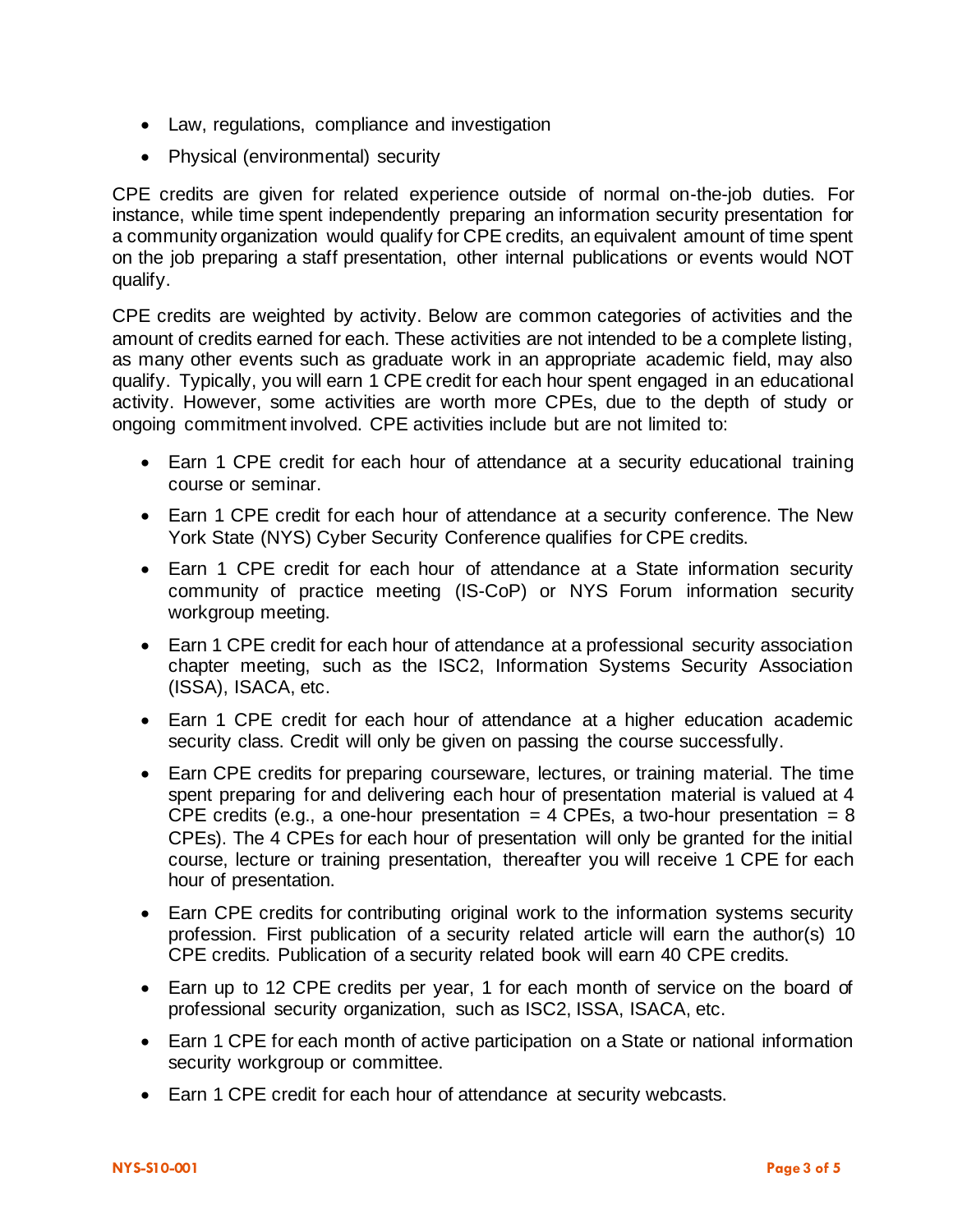- Credits can be earned by completing a self-study program or completing computerbased training and the course provider issues a certificate of completion and supplies the number of CPE hours earned for the course. Study material and validated documentation of completion, such as a certificate or diploma, must be retained.
- Reading an information security text will be worth 2 CPE credits. Credit in this category will be limited to one text per year. If audited, the individual should retain proof of possession, such as the actual book, a sales receipt, invoice, library record, etc.
- Completion and submission of an original information security book review will be worth 3 CPE credits (limited to one text per year).
- Earn 1 CPE for each hour of attendance at a vendor security product training class or an information security specific sales presentation. Credits for a security sales presentation will be limited to 3 per year.

### **5.0 Compliance**

This standard shall take effect upon publication. Compliance is required with all ITS policies and standards. ITS may amend its policies and standards at any time; compliance with amended policies and standards is required.

If compliance with this standard is not feasible or technically possible, or if deviation from this policy is necessary to support a business function, SEs shall request an exception through the Chief Information Security Offic[e exception process.](http://www.its.ny.gov/document/information-security-exception-policy)

### **6.0 Definitions of Key Terms**

Except for terms defined in this policy, all terms shall have the meanings found in [http://www.its.ny.gov/glossary.](http://www.its.ny.gov/glossary)

# **7.0 Contact Information**

Submit all inquiries and requests for future enhancements to the policy owner at:

**Chief Information Security Office Reference: NYS-S10-001 NYS Office of Information Technology Services 1220 Washington Avenue, Building 5 Albany, NY 12226 Telephone: (518) 242-5200 Email: [CISO@its.ny.gov](mailto:CISO@its.ny.gov)**

Statewide technology policies, standards, and guidelines may be found at the following website: <http://www.its.ny.gov/tables/technologypolicyindex>